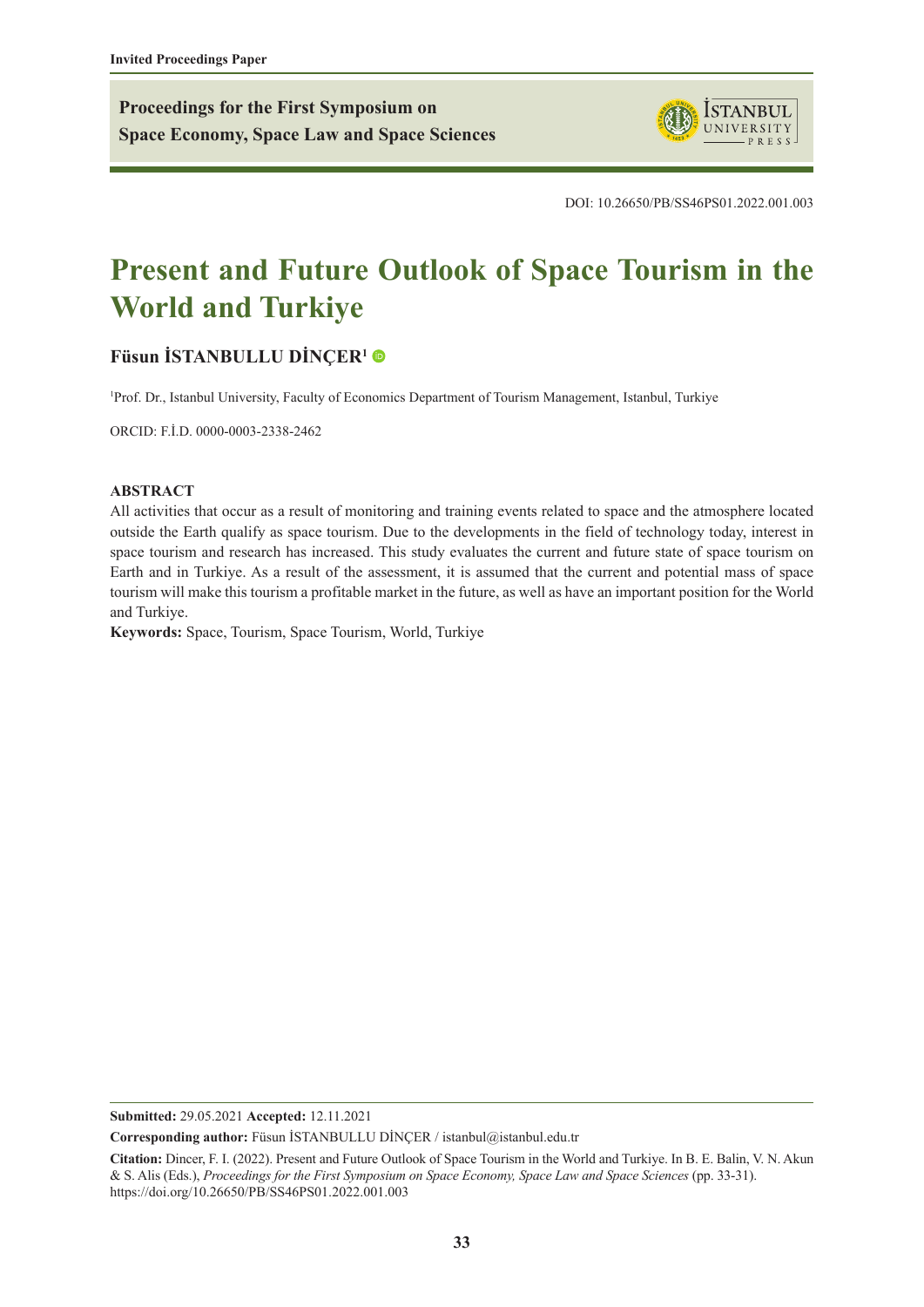## **1. Introduction**

The next generation of innovative and unique technologies is one of the greatest achievements of space exploration in our economic and social life. More precisely, these technologies are all ubiquitous and offer enormous conveniences in every area of our daily life, such as financial transactions in online banking, the way we drive intelligent cars, shopping on the Internet, or personal communications on social media through our smart electronic devices. In terms of digital transformation, accessibility and connectivity, these technologies for fast and accurate data access are nothing to sniff at. The new entrepreneurial companies (startups) in the space economy both innovate, produce, and make ready for the use of these technologies and provide new business markets. Therefore, it is no surprise that more space service companies are cottoning on to the potential benefits of such space trip robots, going by the number of enquiries made and deals signed with space robotics and travel services companies.

With the post modern tourism paradigm in the  $21<sup>st</sup>$  century, alternative tourism products suitable for individuality, surreal experiences and virtual realities have emerged. Post-modern tourists typically demand fantastic experiences, as well as an upper reality. The upper reality is a blurred and chaotic environment between real and unreal worlds. Space tourism is the best example of postmodern tourism development, and the new trends in space tourism have been discussed within the framework of post-mobility. As a result of the development of innovative spacecraft from the second half of the  $20<sup>th</sup>$  century, space tourism has started to attract people's attention. Now, and in the 2050s, digital migration to cyberspace centers will get a brand-new start. Today and in the future, "developments on the commercialization of space such as space mining on asteroids, comets and planets, colonization of Mars and other planets, and space tourism " are happening with the contribution of industry 4.0 technologies and will continue to occur (Dirican, 2019). The American Investment Bank, Morgan Stanley, estimates that the space industry, now worth \$350 billion, will reach an annual turnover of \$1.1-1.5 trillion by 2040 (Sökmen Alaca, 2021).

#### **2. The Historical Discovery of Space and Space Tourism**

The first bodacious observations and researches on space go back to Sumerian, Babylonian, Egyptian and Ancient Greek civilizations. Islamic civilizations have also conducted serious research on space sciences. In Islamic civilization, it is well known that the history of publishing about space goes back to the Abbasi period in the  $8<sup>th</sup>$  century. More recently, the founding names of space exploration were Copernicus and Einstein. Later, the Hubble space telescope contributed greatly to space studies (Kiper & Batman, 2018).

Space scientific studies began in the  $20<sup>th</sup>$  century. The first scientific study took place in the 1960s when the first man set foot on the Moon. This development accelerated in the 1980s and 1990s. The studies carried out in the mentioned years are aimed at observing the world. These scientific initiatives in question are as follows chronologically (Kiper and Batman, 2018):

- 1947: Sending the first animal (fruit fly) into space (US V2 rocket)
- 1951: First dog to go into space (Russian R1 rocket)
- 1957: First satellite to go into space (Russia's Sputnik)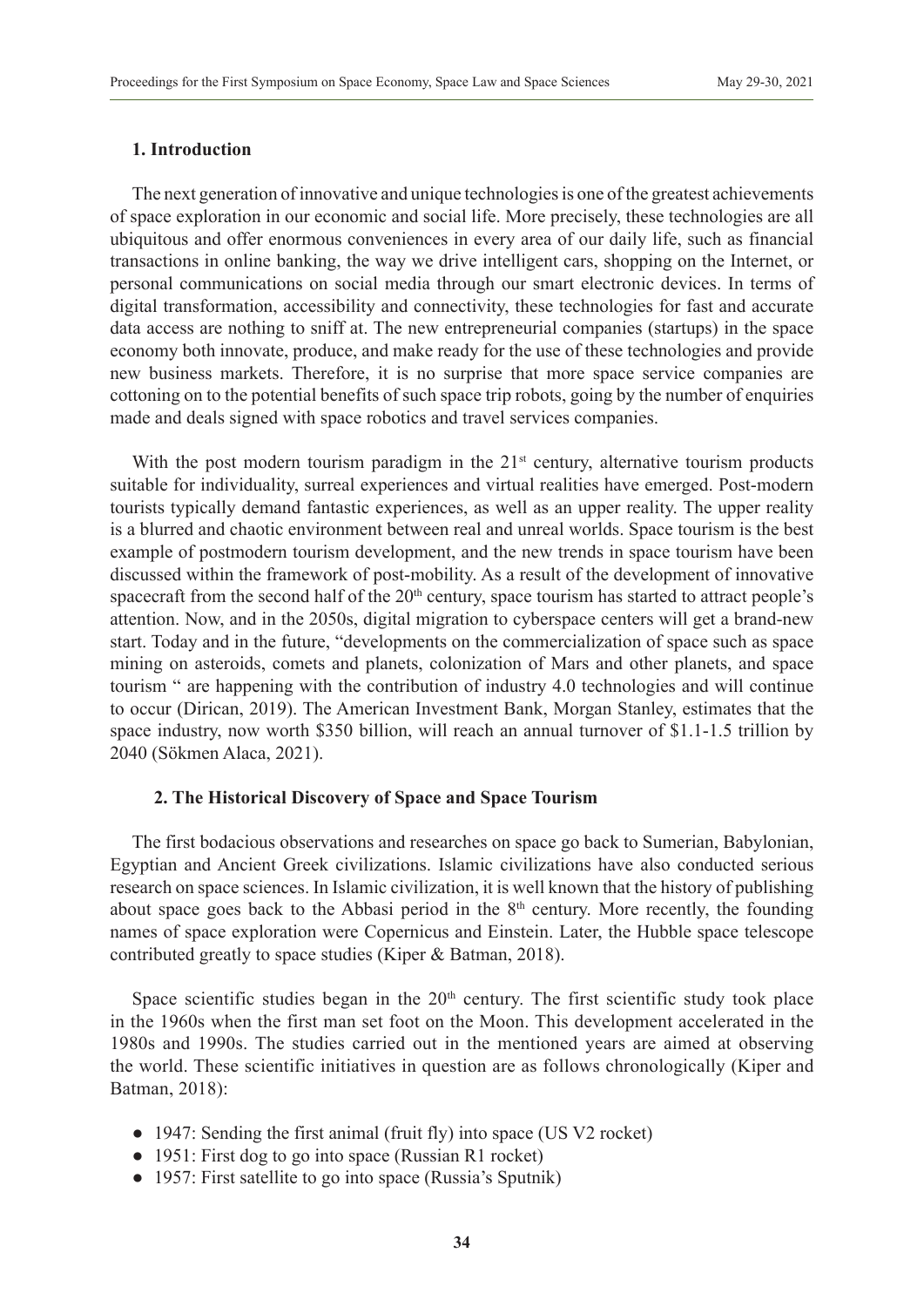- 1961: First manned flight into space and first astronaut in space (Yuri Gagarin, Russian Vostok1 rocket)
- The concept of space tourism was first introduced in 1961 when Barron Hilton, the owner of Hilton hotels, stated in a speech to the American Astronauts Institution that he wanted to build hotels in space.
- 1966: First successful rocket landing on the Moon (Russian Luna-9 rocket)
- 1969: First human landing on the Moon (U.S. Apollo-11 rocket) / American astronauts Neil
- Armstrong, Edwin Aldrin Jr and Michael Collins' journey to the Moon.
- 1971: First space station (Russian Salyut-1)
- Space tourism first began with the launch of the International Space Station in 1998.
- In 1985, the US Travel Company called Society Expeditions announced that it had launched tours that would carry people into space. However, this journey did not take place because the missile was not made.
- On April 28, 2001, the extraordinary event was recognized as the beginning of space tourism with Deniss Tito, who is known to have flown with Soyuz 1657 for orbital space tourism. Dennis Tito, who traveled into space from Kazakhstan's Baykonur base and paid \$20 million for that journey, became the first space tourist in history (Crouch, 2001).
- After Dennis Tito, six other people went to space as tourists. These are the ones that are going to Mark Shuttleworth on April 25, 2002, Gregory Olsen on October 1, 2005. Anousheh Ansari on September 18, 2006, Charles Simonyi on April 7, 2007, Richard Garriott on October 12, 2008, Guy Laliberté on September 30, 2009 (Niyet & Korkmaz, 2019).
- In 2000, the US-Russian company MirCor said it would open the Russian Space Station to space tourism, but the project failed to materialize because the mission of this Space Station was over.
- In the fall of 2004, the aerospace company Scaled Composites held a competition. This competition was won by an engineer supported by Microsoft. Consequently, up to 2 weeks of space travel has been possible without the need for government contributions. Later, Scaled Composites signed an agreement with the engineer who won the competition to start space tourism, and the company founded under the name Virgin Galactic became a company that managed the new space tourism industry (Beery, 2012).
- Space X is a space transportation company founded by Elon Musk in 2002. The aim of this company is "to colonize Mars and reduce the cost of space transportation and to transport cheaper to space" (Çakıl, 2020).
- On May 30, 2020, astronauts Robert Behnken and Douglas Hurley were taken to the International Space Station by Space X in a Crew Dragon vehicle from the Kennedy Space Center in Florida, USA. With the launch in question, this company gained the title of a private company that flew manned into space for the first time (Çakıl, 2020). Musk has said he plans to send the first humans to Mars and build a city in 2024.
- $\bullet$  In November 2020, it sent astronauts into space for Space X's "Crew-1". These astronauts are Michael Hopkins, Victor Glover, Shannon Walker and Japanese astronaut Soichi Noguchi; They returned to Earth on May 2, 2021. This team stayed in space for 167 days. Thus, the record of staying in space for more than five months in space history was set (Sökmen Alaca, 2021).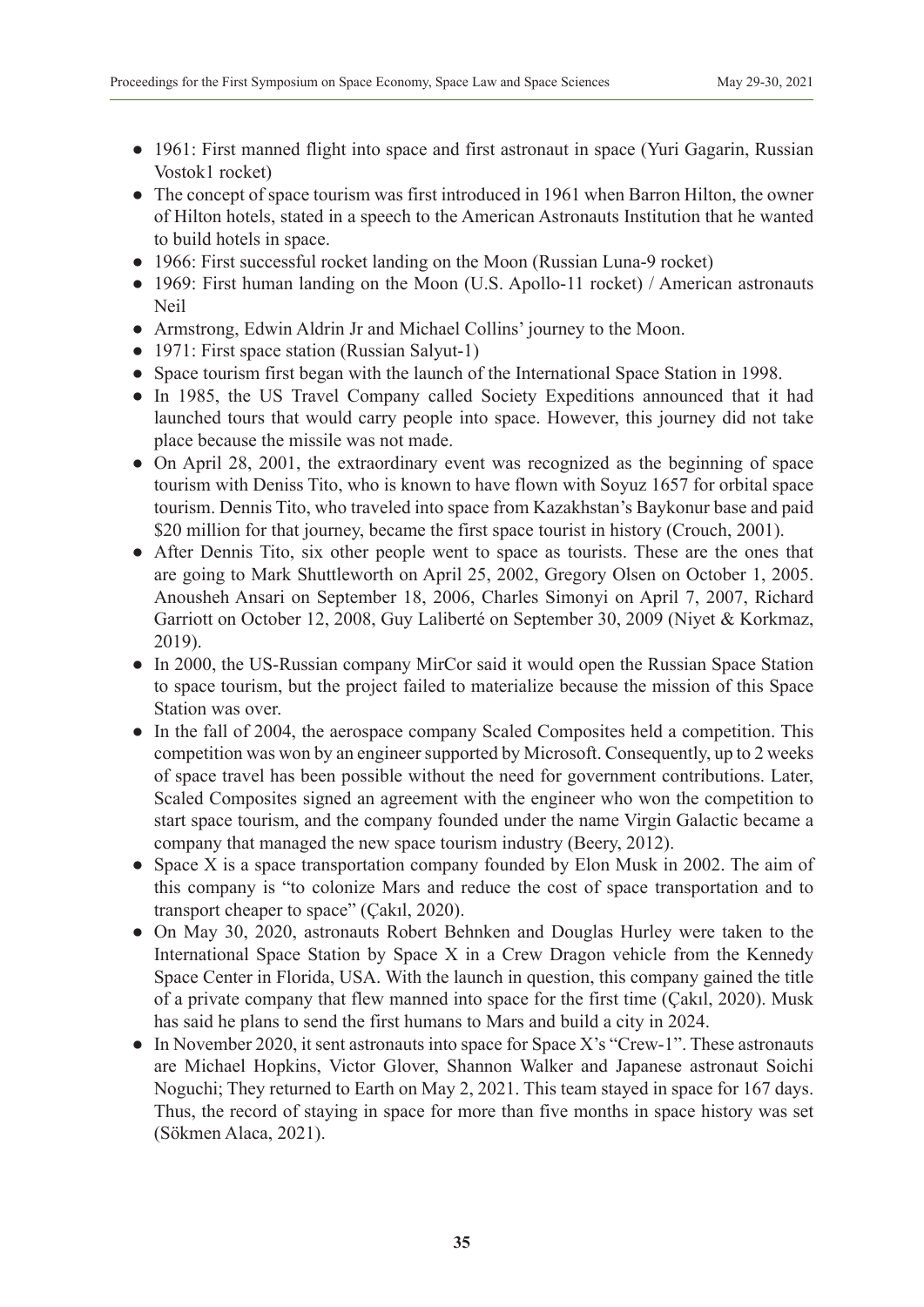# **3. The Definition of Space Tourism and Classification of Its Types**

Space tourism is a whole of activities that occur as a result of monitoring and training events for space and the atmosphere outside the Earth. In space tourism, not only the passenger is transported to space, but also involved in activities such as physical preparation and training, where the necessary information for the flight is provided (Kurtuluş, 2019). The physicalgeographical boundaries of space tourism cover the space gap outside the globe. Today, very few businesses offer top-notch products for space tourism; however, there are various tourism alternatives in this market. Space tourism products can be classified in various ways.

According to today's classification, space tourism manifests itself with two types of activities (Kurtuluş, 2019):

- During orbital flights on the International Space Station, astronauts can live within this station for a certain period and carry out various scientific studies.
- In suborbital flights, the spacecraft accelerates to an altitude of a maximum of 100 km and reaches the Karman line, which defines the boundary between Earth and space. Today, projects for many suborbital flights are carried out.

According to another classification, space tourism is divided into four types of activities (Niyet & Korkmaz, 2019):

- **Terrestrial Space Tourism** (Terrestrial space tourism is about activities related to space tourism around the world: such as watching stars in observatories, star tracking in dark parklands and camping activities. These events are organized for both entertainment, and knowledge and education)
- **Half-Space Tourism** (Semi-space tourism is about flights by plane: like zero force flights (zero-g flights)
- **Orbital Space Tour** (Full orbit around the Earth with rockets)
- **Half Orbital Space Tour** (Trips to the International Space Station. This type of tourism is traveled by rockets, but there is no complete circling of the Earth or going to the International Space Station. Only from the area where the takeoff is taken off is vertically climbed into the atmosphere and returned)

As we descend towards the sub-items, the costs increase, and the number of participants decreases. A model that goes into space costs \$50 million; refueling reaches 200 thousand dollars. The flight rises 100 km above the sphere. In this type of tourism, tourists can orbit the Earth and see it as a blue sphere in space ten times farther from Earth (Kiraz & Altun, 2020).

According to NASA, space-related visits and tourism activities, high-altitude sub-orbital flights, global suborbital flights, short-term orbital flights, long-term orbital flights, and tourism activities on Earth are discussed within the framework of space tourism (Kiper & Batman, 2021). Table 1 includes the classification of space tourism types: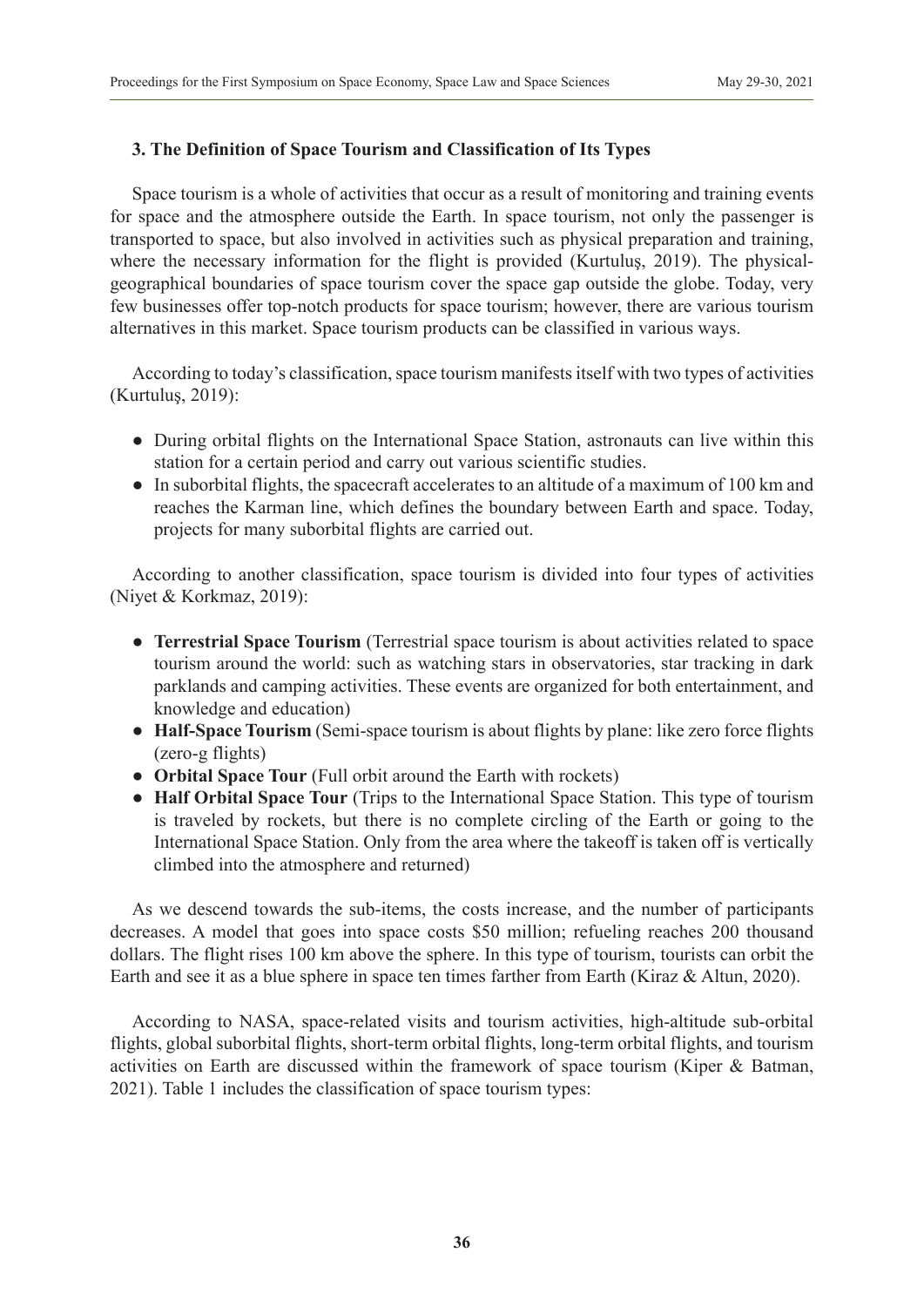|                                 | <b>Class</b>                   | <b>Type</b>                                                                                                                                                                                                                                                                 | <b>Examples</b>                                    |
|---------------------------------|--------------------------------|-----------------------------------------------------------------------------------------------------------------------------------------------------------------------------------------------------------------------------------------------------------------------------|----------------------------------------------------|
|                                 | Beyond Earth's Orbit           | Moon and Mars Expeditions                                                                                                                                                                                                                                                   | Not yet available.                                 |
| Astro-Tourism                   | In Earth Orbit                 | Orbital Flights (350 km)                                                                                                                                                                                                                                                    | Flights made by nal International Space<br>Station |
|                                 |                                | Sub-Orbit Flights (100 km)<br>High Altitude Jet Flights (20 km)<br>Low Altitude Flights<br>Simulations<br><b>Space Facilities Tours</b><br>Entertainment & Training Tours<br>Travels related to Space Tourism<br>Cyber-Space Tourism Experience<br>Popular Culture Products | Virgin Galactic                                    |
|                                 |                                |                                                                                                                                                                                                                                                                             | MIG31 Flights (Russia)                             |
| Atmospheric Space Tourism       |                                |                                                                                                                                                                                                                                                                             | Zero Gravity Company (USA/Russia)                  |
| Terrestrial Space Tourism       | Specific Space Tourism Regions |                                                                                                                                                                                                                                                                             | Space Suttle Launch                                |
|                                 |                                |                                                                                                                                                                                                                                                                             | Simulator (Kennedy Space Center)                   |
|                                 |                                |                                                                                                                                                                                                                                                                             | Kennedy Space Center (USA)                         |
|                                 |                                |                                                                                                                                                                                                                                                                             | Parkes Satellite (Australia)                       |
|                                 | N on-Regional Flights          |                                                                                                                                                                                                                                                                             | Space Walks (Australia)                            |
|                                 |                                |                                                                                                                                                                                                                                                                             | Meteor Collection.                                 |
|                                 |                                |                                                                                                                                                                                                                                                                             | Virtual Space Travel and Gaming Ambits             |
|                                 |                                |                                                                                                                                                                                                                                                                             | Travels about Space Movies                         |
| Source: Civelek & Türkay, 2019. |                                |                                                                                                                                                                                                                                                                             |                                                    |

| Table 1. Classification of Space Tourism Types |  |  |  |
|------------------------------------------------|--|--|--|
|------------------------------------------------|--|--|--|

The space tourism market is still not up to scratch and has a long way to go because it is still in the research stage. Virtual Space Tourism products are also being manufactured to attract consumers searching for adventure and excitement. However, they are still unsatisfactory to meet the current desires. "Cyber technique combined with specific activation of certain brain waves can stimulate the mental development of any experience. The American company Sun Microsystems is exploring ways to inject virtual landscapes and scenes into the human brain through a chip placed around its neck" (Çelebi, 2019). It is a project called "Point to Point" and is also intended to be improved for space travel. Although space tourism is still in its development phase, a lot of effort continues to be spent on designing hypersonic technologies to be used in this project. Such a design is available in the British Reaction Engines Skylon (Çelebi, 2019). Virtual-based applications and activities are also considered space tourism activities. The development stages of space tourism are in Table 2 and Table 3.



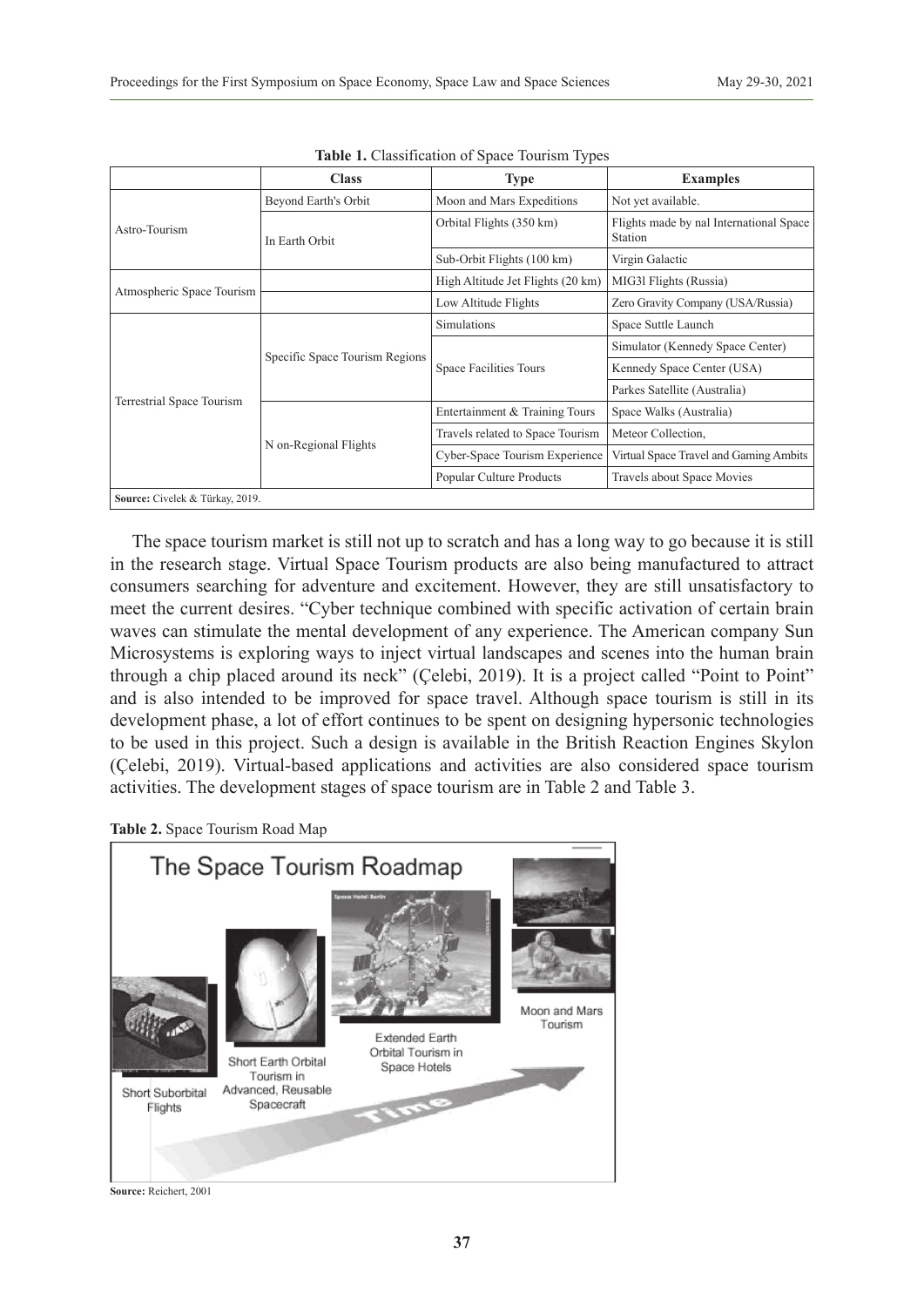The space tourist participates in space activities and returns to Earth. Taken from this point on, astronauts are not space tourists. However, since there were no regular and continuous flights, orbital flights were attempted with people who are considered "space tourists" today.

| <b>STAGE</b>           | <b>Table 5:</b> Development blages of opace Tourism |                                |  |  |
|------------------------|-----------------------------------------------------|--------------------------------|--|--|
|                        | <b>TOURISM PRODUCT</b>                              | <b>FEE AND CAPACITY</b>        |  |  |
| <b>FIRST MOVE</b>      | Adventure Journey                                   | Fewer Participants             |  |  |
|                        | Safe Travel in Orbit                                | Fees More than \$50,000        |  |  |
|                        | A Courageous Adventure                              |                                |  |  |
| <b>MATURITY PERIOD</b> | Period of Increased Flights and Demand Flights from | Affordable Orbital Tickets     |  |  |
|                        | Many Airports                                       | Thousands of Passengers a Year |  |  |
|                        | Construction of Orbital Conveniences                | <b>Cheaper Ticket Prices</b>   |  |  |
| <b>MASSIVE PERIOD</b>  | <b>Orbital Entertainments</b>                       | Millions of Space Travelers    |  |  |
|                        | Large Capacity Orbital Structures                   |                                |  |  |
| Source: Cole, 2015.    |                                                     |                                |  |  |

|  |  | Table 3. Development Stages of Space Tourism |  |  |
|--|--|----------------------------------------------|--|--|
|--|--|----------------------------------------------|--|--|

## **4. The Supply Side of Space Tourism**

Today, space tourism is predicted to take form mainly in two different ways. The first is flights to low Earth orbit, called orbital flights; the second is suborbital (Sub-Orbit) daily flights to the Earth's atmosphere. Orbital flights are currently conducted only by one spacecraft: the Russian Soyuz Spacecraft. Two cosmonauts are required to fly the Soyuz, and each launch has an optional seat for a prospective space tourist (İstanbullu Dinçer et al., 2018).

Suborbital space tourism has not yet started to be implemented today; because it is much more difficult to perform than orbital space tourism. Although no spacecraft can serve the suborbital tourism market now, it is known that vehicles are being developed in this area. All potential suppliers are still designing different spacecraft for suborbital space tourism (İstanbullu Dinçer et al., 2018).

#### **5. The Demand Side of Space Tourism**

At the present day, some studies have been carried out in order to predict the magnitude of the demand for space tourism. These studies are meticulously summarized below (İstanbullu Dinçer et al., 2018):

**"NASA Study:** A survey of 1,500 families was conducted by NASA through a sampling methodology in the US in 1996. Respondents; 34% said they would be interested in a twoweek vacation on a space shuttle in the future, while 42% said traveling on a spaceship offering accommodation and entertainment programs similar to those on cruise ships was interesting; 7.5% said they agreed to pay 100,000 (+) US dollars to experience space tourism.

**Commercial Space Transportation Companies Survey:** A research which was related to Commercial Space Transportation Companies and conducted by six American Aerospace Companies, established a link between the prices of tickets to be sold for space tourism and the income levels of individuals (low, medium, and high-income groups) and plotted an estimated demand curve accordingly.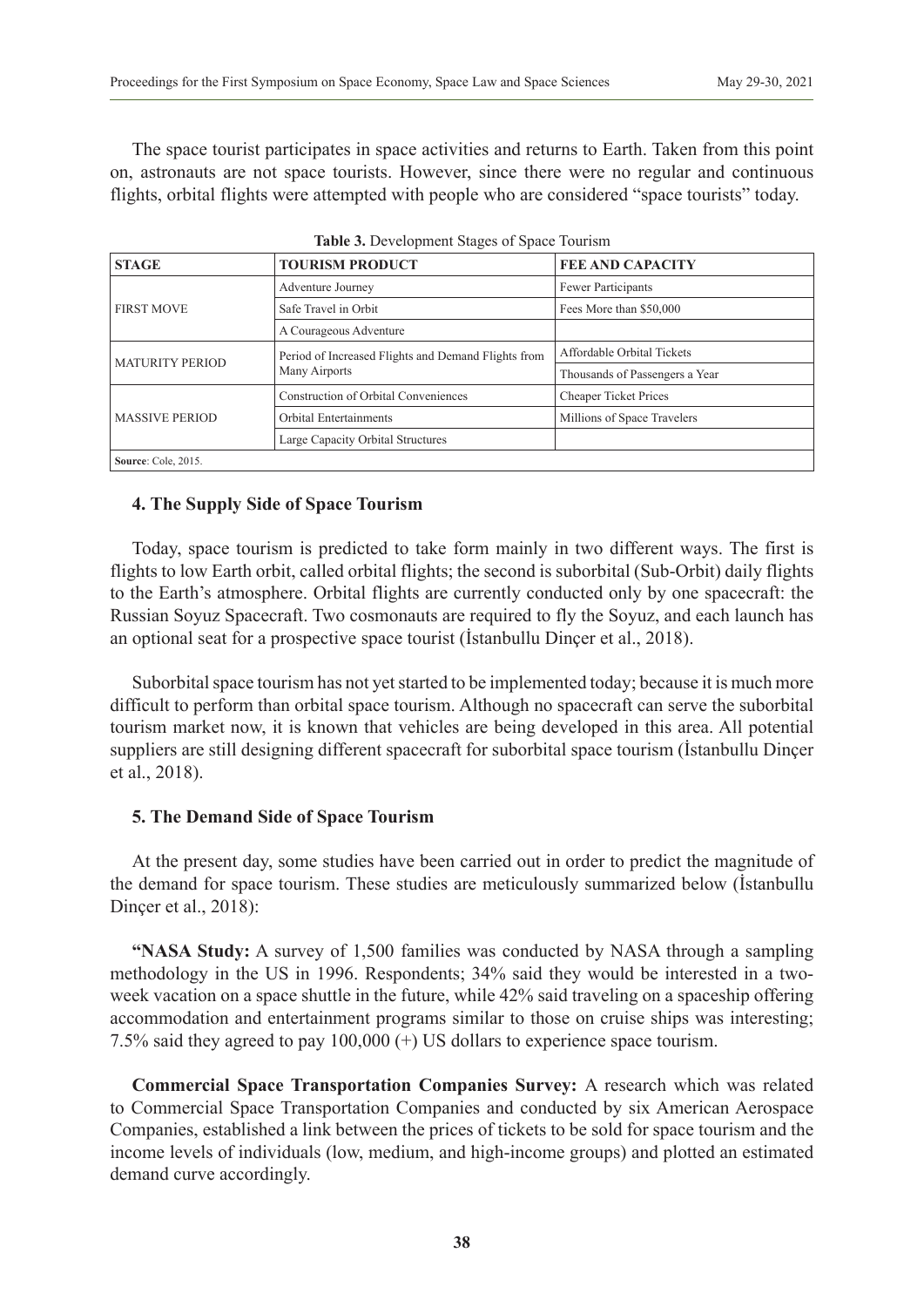**Japan Space Tourism Research:** Collins and his colleagues conducted a study in Japan in 1995 to determine the estimated demand results. According to a 1993 study covering 3,030 people, 45% of participants over the age of 60 and about 80% of participants under the age of 60 wanted to go to space. In addition, about 20% said they could spend more than their whole year's income on space tourism.

**North American Space Tourism Survey:** The survey conducted in Japan was repeated by Collins and his colleagues in order to find demand for space tourism in the United States and Canada. The survey found that 61% of the population is interested in space tourism, and about 10% are willing to pay a year's salary or more for such an experience.

**Germany Research:** The survey of Collins and his colleagues was reused by Abitzsch (1996) to figure out the demand for German space tourism. 43% of Germans expressed interest in participating in space tourism" (İstanbullu Dinçer et al., 2018).

Very few rich people have managed to experience this space adventure to cover the cost of space travel so far. Short and long-term training programs and the possibility of experiencing space attract only astronomy enthusiasts. That's why private space companies are working on reusable rockets and space planes to provide more people with space experiences at accessible costs. However, although space travel costs are reduced in these projects, very short-term experiences come to the fore.





**Source:** Yüncü, 2018

## **6. Investments and Space Tourism Initiatives That Developed Countries Are Trying to Make Towards Space Tourism**

When the publications on Space Tourism are examined in general; that is hard-to-produce on Earth but may be easier on space where there is a lack of gravity, wind, and atmosphere, can be listed as follows:

- Access to space, albeit for a short period of time (Tourism)
- Space cargo transport that delivers supplies to space stations
- Special food supply for astronauts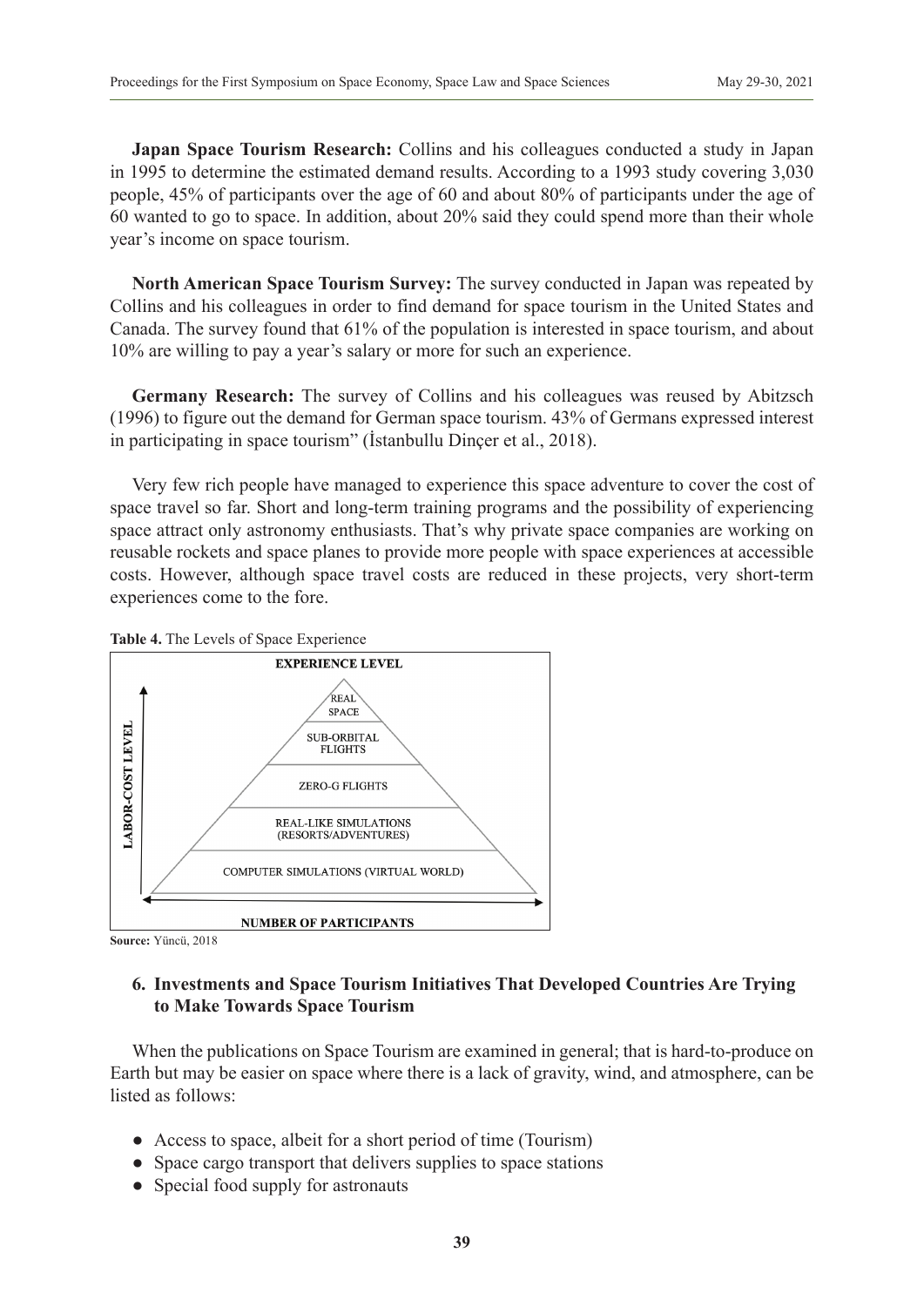- Creation of radiation-resistant disguises/clothing and living spaces
- Development of experimental medicine for space
- Scientific studies in the field of Astrobiology
- Building robots that can work in space
- Development of supply companies

While space tourism businesses were only government-affiliated space agencies until a short while ago, companies in the category of space travel agencies have now undertaken this type of journey. SpaceX and Virgin Galactic are the most prominent companies that serve as intermediaries. This type of tourism, which is considered the transportation of people to space by private companies for a fee, currently carries more suborbital trips. Space shuttles have been introduced in space transportation and space tourism recently. A new generation of technological, commercial activities such as space tourism, energy production in space, space tourism with accommodation, space mining, space logistics, construction in space, space transportation is proceeding on its way out.

Although space travel launched under the leadership of the United States and Russia, Asian countries are now trying to get involved in the cutthroat competition. There is no centralized space agency in Asia like Europe; however, the United States and other countries operate through their national space agencies. Among Asian countries, China has managed to bring humans into space and has developed a space station. The current and future investment efforts of private companies in this innovative sector and the development of the sub-technologies necessary for space travel are factors that increase space entrepreneurship (Gürsel, 2020). Attempts at space tourism, which is said to cost tens of millions of dollars for an average trip, are included in Table 5.

| <b>Institution</b>    | <b>Type</b>  | <b>Specific for Whom</b> | <b>To Where</b> |
|-----------------------|--------------|--------------------------|-----------------|
| <b>NASA</b>           | <b>State</b> | <b>Scientists</b>        | Mars            |
| Mars One              | Private      | Selected people          | Mars            |
| Virgin Galactic       | Private      | Tourists                 | Earth's Orbit   |
| SpaceX                | Private      | Tourists                 | Mars            |
| Blue Origin           | Private      | Tourists                 | Earth's Orbit   |
| Orion Space Hotel     | Private      | Tourists                 | Earth's Orbit   |
| Source: Gürsel: 2020. |              |                          |                 |

**Table 5.** Space Tourism Initiatives

However, together with these initiatives, the strict norms that determine whether the responsibility belongs to the state or the carrier should be clearly set out in the national legislation for the proper development of commercial space transportation and tourism. In the 2040-2050s, with the development of space technologies, the space passenger transportation contract will be replaced by the touristic space package contract (Kurtuluş, 2019).

#### **7. New Professions to Emerge with Space Tourism**

Space tourism will eventually lead to the emergence of new professions. Visits to the space station, a tourist trip to the Moon or travel to Mars for a business trip are not fantasies anymore. When the publications on the sectors that will be affected by Space Tourism and the new professions that will emerge are examined in general; the following data is available: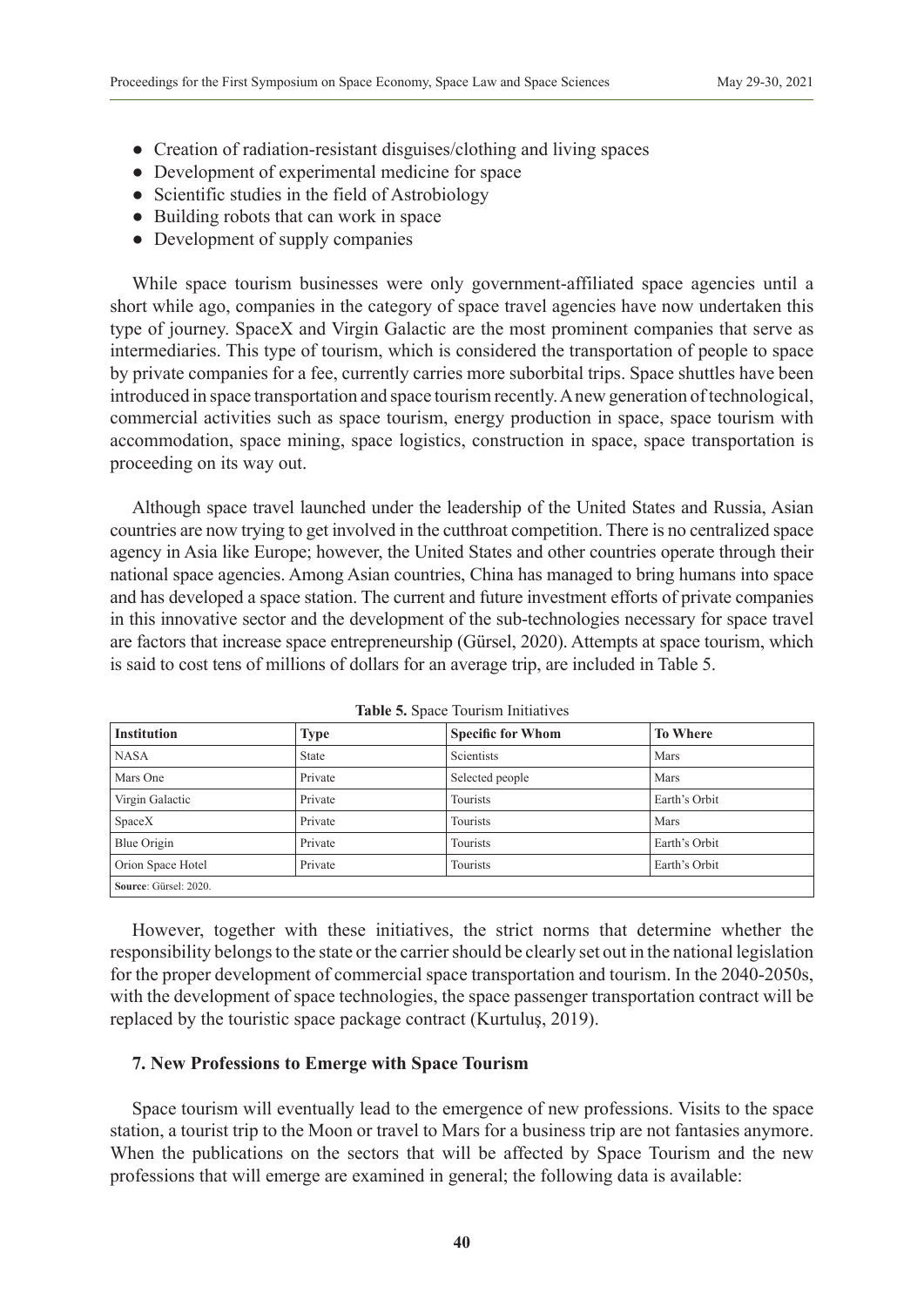Sectors That Will Be Affected by the Space Industry: logistics (cargo, transportation, shipment), agriculture, food engineering, medicine – pharmacy – biomedical, architecture, industrial design, chemistry, genetics, mining, law, tourism, technology (robotic technologies, artificial intelligence, etc.)

Professions and Work Areas to Be Uncovered by the Space Industry: space traffic control, space flight operator, space mining, space farming, space lawyering, space station design, satellite mechanics, satellite design, space medicine, space station maintenance operator, space reporting, space taxi, space meteorology, space architecture, space technologies specialist, space pilot, space tour guide, space stewards/stewardesses, space astronaut, space traffic controllers, space flight attendants, space lawyers, space biology.

In the future, sophisticated manpower will be needed for these new areas of work. Therefore, it becomes a necessity to carry out human resources planning specialized in space science. It is imperative that the planning of space tourism activities focus on elements such as technological conditions and economics. It is necessary to perform detailed evaluations of the future space brainpower and workforce and their expertise and professions, to plan alternative training and employment areas for people with this profession, and to develop technology and products for professional skills.

## **8. Development Problems of Space Tourism**

Space tourism is discussed where and what activities it covers, and at the same time, there are some limitations of related activities. Such as (Kiper & Batman, 2021):

- "The cost of space travel,
- limited activities that space travelers can do,
- duration of space travel,
- accommodation during the journey,
- legal issues,
- safety and health issues."

The most important criticisms and problems regarding Space Tourism are as follows:

- Environmental factors (carbon emission, garbage left in space, air pollution in the world, climate change, etc.),
- Expensive space tours,
- Health, education and security problems of tourists and risk factors,
- Management and ownership issues in the use of space,
- Space transportation is not yet developed enough,
- Lack of competition in space,
- High cost of space technologies and entrepreneurship,
- Lack of space tourism awareness.

Apart from the experts who make these criticisms, some academics paint a bright picture. Optimist researchers state that "space tourism activities can reverse some environmental damages in the world, enable the transformation of the industrial structure on Earth, and make possible the formation of different energy supply sectors such as space mining" (Kiper & Batman, 2021).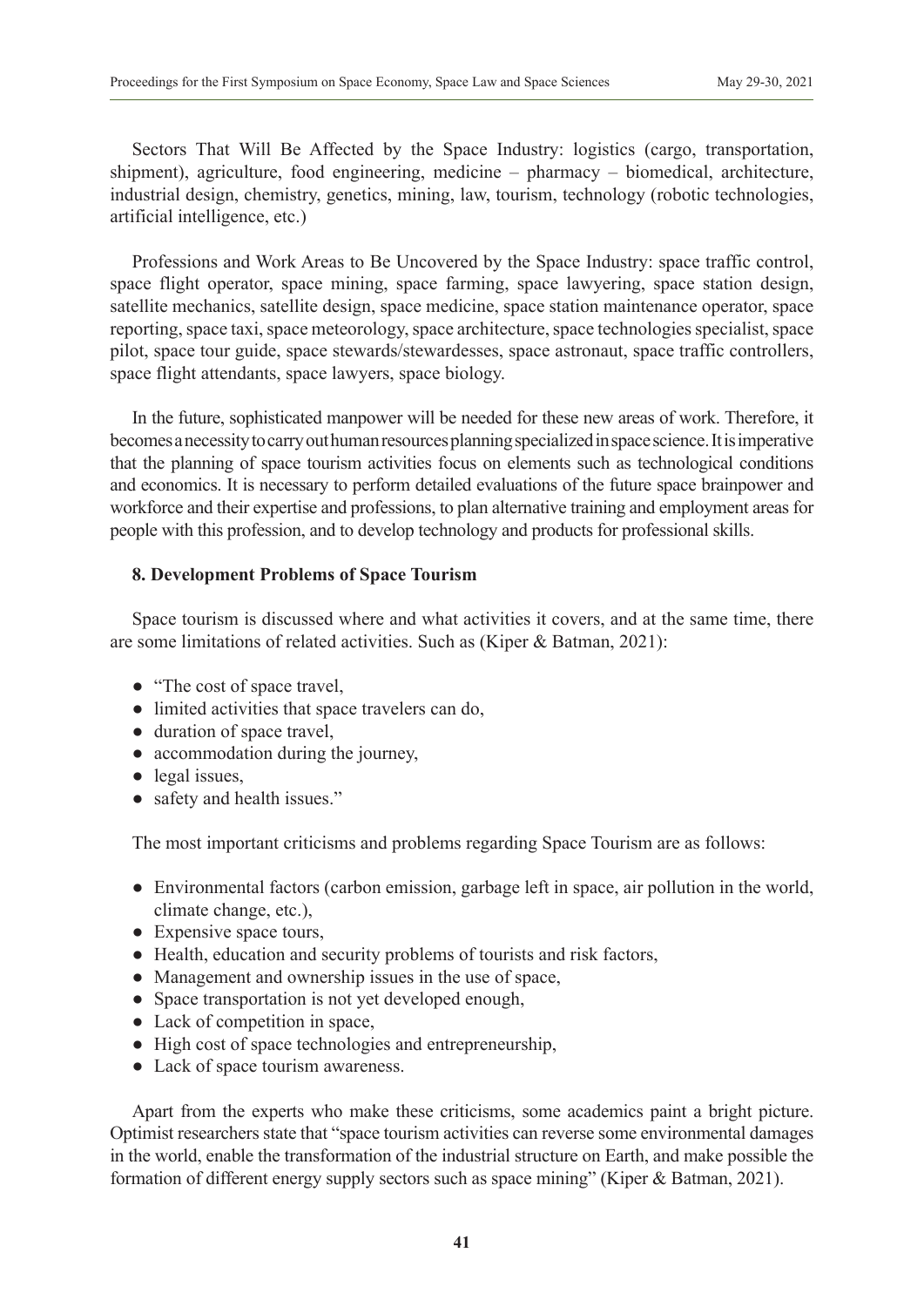Together with sustainability within the scope of planning, the legal, health and ethical dimensions of space tourism activities should also be particularly discussed. In addition, the conditions of living in space should be investigated in particular since space tourism has certain risks to human health.

The risks are as follows; space adaptation disorder, high-energy radiation, space adaptation syndrome, bulging head-bird legs syndrome, bone loss, hearing loss, psychological side-effects (Akbaba & Çokal, 2018). Therefore, food is taken into space, and its storage conditions should be stated according to certain rules, gravity should be considered, and necessary measures should be taken for health problems.

#### **9. Space Tourism and Its Future in Turkiye**

Space tourism is more of an issue in the magazine news and technology pages in the press in Turkiye. However, it has started to gain momentum in academic studies recently. It is important to know that Turkiye is becoming one of the countries that can launch into space every passing day. The first and only investment in space tourism in Turkiye was made in the last month of 2011 by a travel agency called VIP Tourism. VIP Tourism, which is the Representative of SCX's X-Cor Lynx Space Rocket in Turkiye, aiming to lead the development of space tourism in Turkiye, stated that space travel will start at \$100,000" (İstanbullu Dinçer at al., 2018). However, to date, there has been no progress observed on the issue.

Space Camp Turkiye, one of the three space camps in the world, educates young people and children with camp programs in Izmir, Turkiye.

Orbital space tourism activities operated from Baykonur Space Base are now carried out by the consolidation and merger of the Russian Space Agency and Space Adventures Company. Kazakhstan will also work with such tour operators, or the Kazakh National Space Agency will organize space tours that can offer technical and strategic solutions for space studies in Kazakhstan. At this point, cooperation for space tourism can be realized by joining with sister Turkish countries, especially by agreeing with Turkiye. Recently, Turkiye's economic growth has made its needs an emergency for the space industry. "Turkiye can conduct orbital space tourism in partnership with Kazakhstan or make use of its potential to support Kazakhstan in its expert know-how, production of some space devices and missile parts" (Kozhanazar, 2014).

Founded in Istanbul on October 18, 2018, Statcosmos, Turkiye's first (private) Space Tourism Futurist company, is primarily trying to build infrastructure for the formation of space tourism perception within the country's borders with the right resources, themes and physical studies [\(statcosmos.com\).](https://statcosmos.com/)

The economic dimension of space tourism needs to be pinpointed both worldwide and in Turkiye (Dirican, 2017):

- "This new type of tourism must be added into the "Accommodation and Food Service Activities" title of the Turkish Statistical Institute's "Tourism Statistics" methodologies.
- Required changes should be made to the Central Bank of Turkiye's "Travel Income and Expenses" item listed under the Balance of Payments heading and to the "Facility,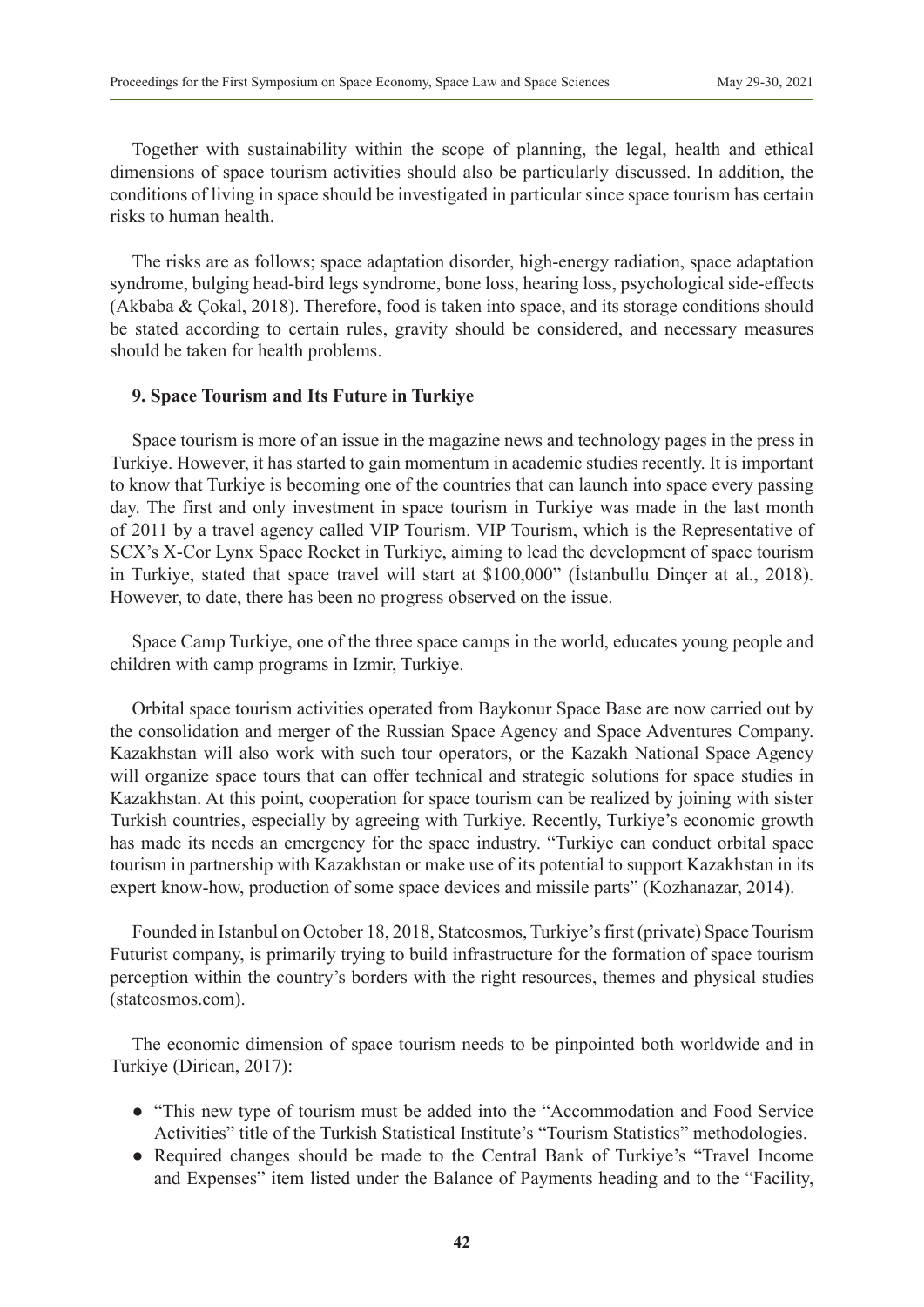Accommodation, Border Entry and Exit Statistics" together with the "Foreign Visitors and Citizen Survey" items of TR's Ministry of Culture and Tourism.

- Classifications should be reviewed in accordance with the World Tourism Organization tourism definition of the United Nations, the Codes of Statistical Classification of Economic Activities of the European Union (NACE), and trademark and patent applications to be made through the Turkish Patent Institute.
- The visa/passport procedures of the General Directorate of Police will need to be reorganized. The signature issues about day-to-day, cross-border, and visa-free crossings should also be addressed.
- The port and customs procedures of spaceships should be reorganized, and the touristic travel of spaceships should be reviewed within the scope of yacht tourism and marina management.
- Shall the Ministry of Transport, Ministry of Culture and Tourism, Turkish Space Agency, The Scientific and Technological Research Council of Turkiye (Tübitak), Space Technologies Research Institute or any other official institution be authorized in this type of tourism? It is necessary to think about this issue in advance.
- Economic, financial and legal issues such as insurance law and foreign travel insurance, foreign travel fee, air insurance, visa fee, tourism transport authorization certificate, authorization of captains on cruises, rescue activities, tourism business certificate, customs legislation, employing foreign personnel should be discussed in terms of Space Tourism.
- Signature issues about public incentives such as space hotels, incentives for tourism investments and tax returns, what types of taxes will be applied to which activities, how to apply inter-country double taxation and Value-added tax (VAT) and tax returns (Tax-Free) should be carefully taken into account.
- Since it is unclear which currency or monetary value units will be used in space, exchange rate systems and monetary policies should be evaluated according to developments in the space economy. The calculation of consumer holiday loans and the credits to be made available to space enterprises should also be handled according to the technological banking system.
- It is obligatory to evaluate the investment projects related to going into space and start working to address the financing in terms of time and place dimensions in space.
- In terms of robotic technologies, tourism guidance activities must be quantized in the dimensions such as certification procedures, service and tour cost, guidance and tour fees, copyrights, trademark, and patent.
- Academically, the curriculums of universities and compulsory internship practices should be considered as a priority in the title of Space Tourism. Studies should be initiated for the opening of interdisciplinary academic programs with the name of space economy, and Astro-Economy in the eyes of the Council of Higher Education (YÖK)".

In the Turkish Space Program Initiative, which handles many missions such as 'Biotechnology', 'Robotics', 'Artificial Intelligence, 'Nanotechnology', 'Space' and 'Strategic Services' (Brains2 Turkiye/ Biotechnology | Robotics | Artificial Intelligence | Nanotechnology | Space | Strategic Services ), it is noted that it "considers Turkiye's current strength and potential both in the academic field and in the industrial sector, it examines which Space areas can promise the highest potential for future growth and what the advantages of the Turkish Space Sector will gain from this growth" (Brains 2 Turkiye/Tasam, 2021).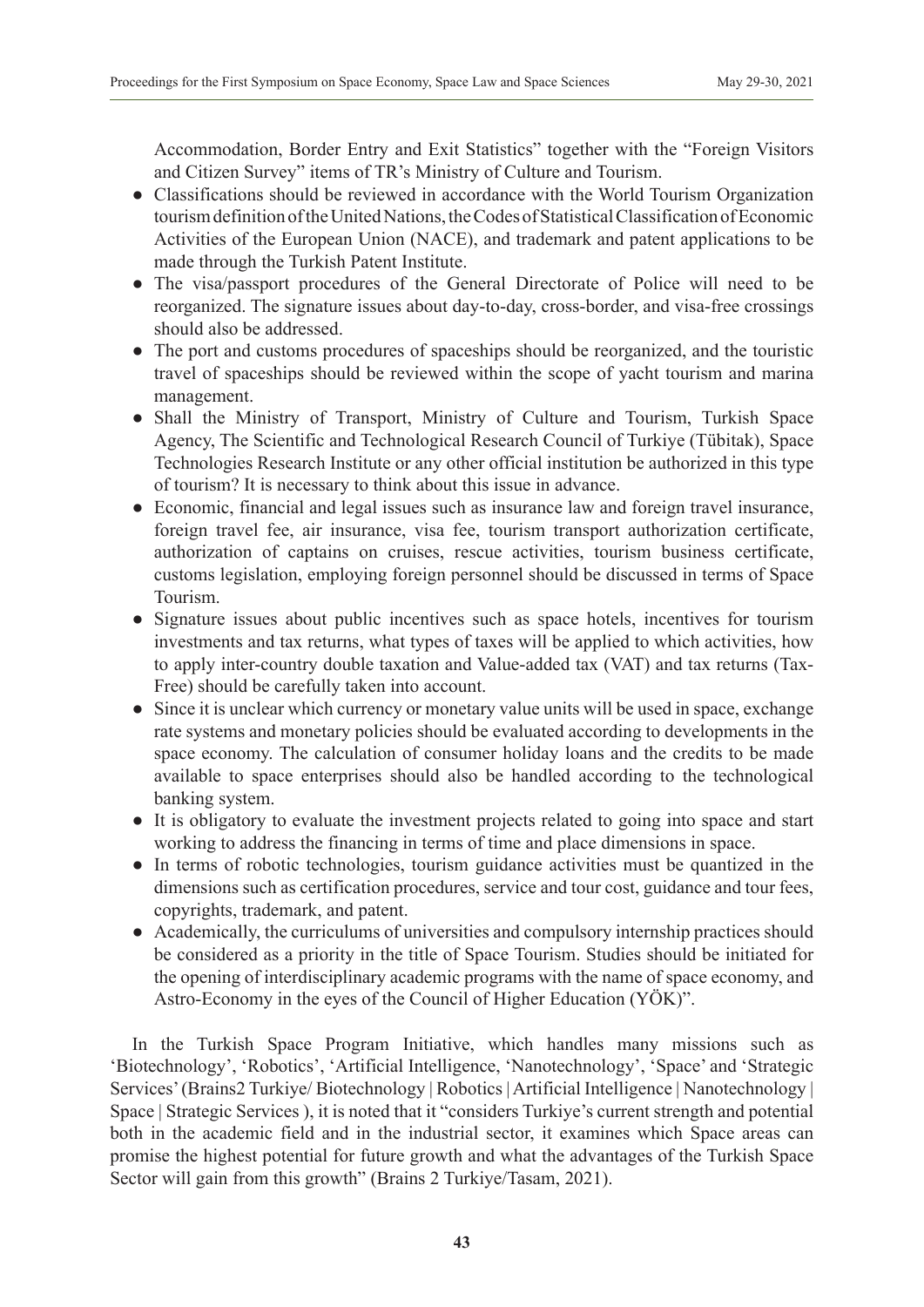This initiative proposes studies to determine the following strategies with the correct questions and answers in the Turkish Space Program (Brains 2 Turkiye/Tasam, 2021):

- Development of Social Awareness about Space,
- Planning for the Space Blue-Collar and White-Collar Workforce of the Future and Their Expertise and Professions,
- Making use of Space Technologies in The Field of Defense and Security,
- Focusing on Space in Education,
- Preparing pieces of training to Train Experts in Space,
- Global Space Market Sectoral Review and Classification,
- Analysis and Product Matching of Turkish Companies to Lead,
- Informing Studies for The Adaptation of Space Studies to industry.

Thus, within the framework of the International Comparative Vision for Space, Strategy, Ecosystem and Market Building Theme, and the above-mentioned strategies, the following classifications and regulations are nothing to sniff at:

- "Space R&D Construction/Inventory,
- Space Resources Ecosystem,
- Space Governance and Regulation,
- Space Human Resource,
- Global Space Market Sectoral Review and Classification,
- Analysis and Product Matching of Leading Turkish Companies,
- International Comparative Cooperation and Competition,
- Travel to the Moon, Mars and Other Destinations,
- Commercial Space and Licensing,
- Commercial Space Traffic and Regime,
- Military Space Operations,
- Space Diplomacy."

The sub-themes listed above (Brains 2 Turkiye/Tasam, 2021) should be so investigated that the space studies in Turkiye will wing a flight. At the end of the day, trips to space and galactic destinations will also improve.

The urgent needs of the space economy in our country have been clearly demonstrated by the ten space targets announced in 2021. Among them, it is at the forefront for Turkiye to be able to make a spacecraft with access to the low orbit of the Earth. The Turkish Space Agency (TUA) was established in December 2018 by a presidential decree for space studies. With the National Space Program, 10 strategic objectives have been set (Sanayi ve Teknoloji Bakanlığı & TUA, 2021):

- Lunar Task,
- Domestic Satellite,
- Regional Positioning,
- SpacePort,
- $\bullet$  Space Air,
- Space Objects,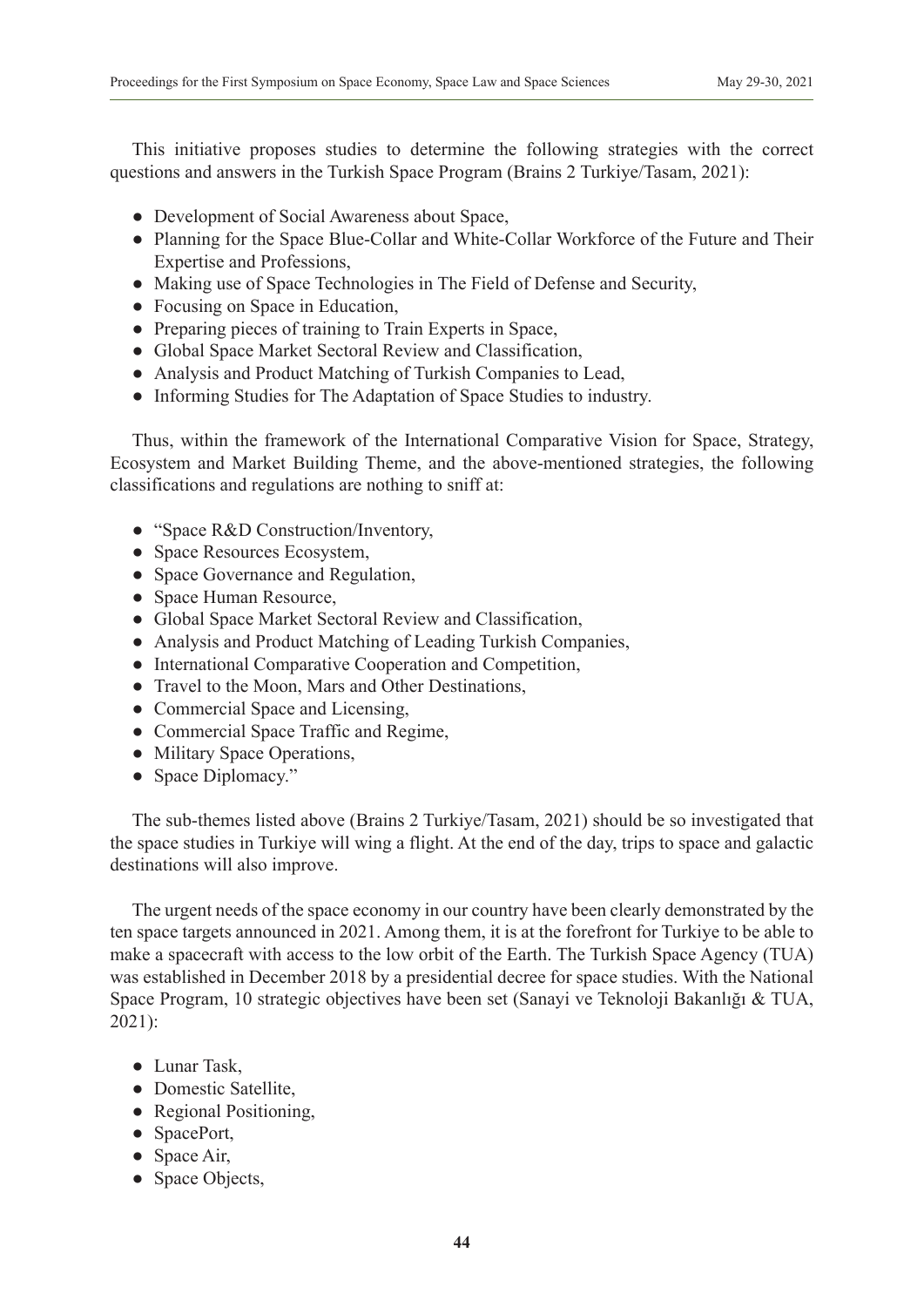- Space Industry,
- Space Technologies Development Zone,
- Space Awareness,
- Turkish Astronaut.

Following the announcement of the National Space Program, many countries have immediately offered to work in partnership with Turkiye. The first goal of our country is to send Turkish scientists to the International Space Station, which orbits close to 400 kilometres from the Earth. Therefore, Turkiye should presently go to great lengths to be a member of the European Space Agency, which will greatly benefit our country.

## **10. Conclusion**

Industry 4.0 Revolution and digital transformation have begun to shape the post-modern consciousness and behaviors of human beings. As a result of the prolongation of life expectancy and the increase in its standard; there are changes waiting for mankind in the economic world order of the future:

- 1. Virtual Reality and Augmented Reality,
- 2. Prosthetic Technology Working with Advanced Brain Technology,
- 3. Hologram Technology,
- 4. Advanced Wearable Technologies,
- 5. New Energy Sources,
- 6. Driverless Cars,
- 7. Drone,
- 8. Artificial Intelligence Robots/Nano Technologies,
- 9. Space Tourism, Underwater Life, Submarine Travels,
- 10. Rocket and Supersonic Travel,
- 11. Mega Passenger Ships,
- 12. Magnetic Trains,
- 13. Different Entertainment Venues,
- 14. Luxury Themed Hotels,
- 15. Life on the Moon/Mars, Mandatory Sustainable Living Codes, New Passports/Visas.

Within these technological and structural transformations, space tourism becomes possible. In particular, "the greatest success of private entrepreneurs in the history of space lies in making previously disposable space vehicles usable again" (Gürsel, 2020). Space tourism is more profitable than other alternative tourism types considering a huge economic market. Because despite the high demand for this trip, which is very expensive, it is noteworthy that it is in demand. Space travel brings out a sense of high pleasure and difference. Some important factors distinguish space tourism from other types of tourism: to learn to live in space physically and psychologically and to use spacecraft on Earth, to know issues such as safety, risk, health, and emergency drills.

The development of the Turkish space economy depends on the investments of space entrepreneurs and cooperation with international space agencies. It is imperative to develop space technology and the economy to be among the world's powerful countries.